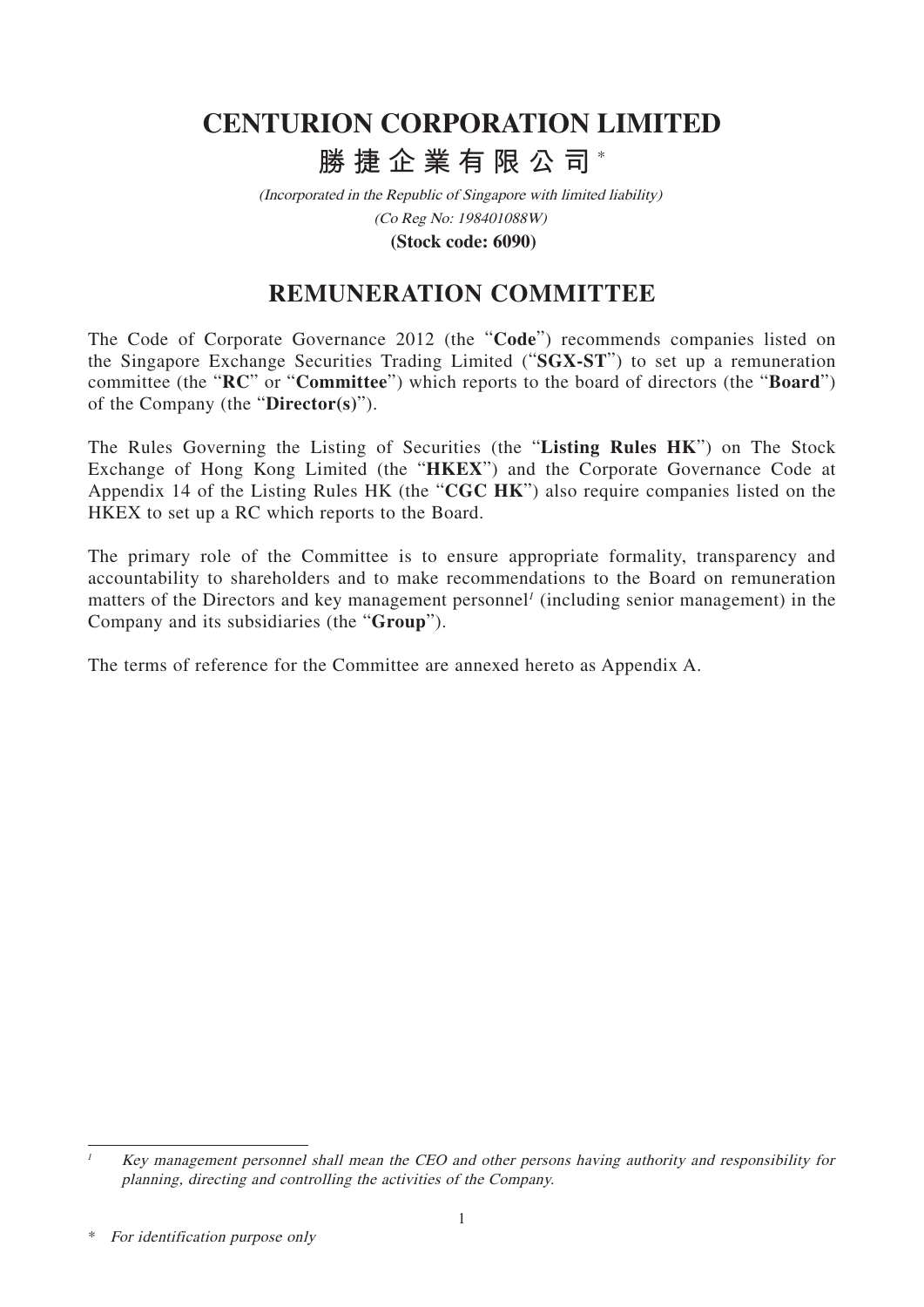**Appendix A**

# **CENTURION CORPORATION LIMITED 勝捷企業有限公司** \*

(Incorporated in the Republic of Singapore with limited liability) (Co Reg No: 198401088W) **(Stock code: 6090)**

## **TERMS OF REFERENCE FOR REMUNERATION COMMITTEE**

## **1. MEMBERSHIP**

- 1.1 The Committee shall be appointed by the Board from amongst its members, and shall comprise at least three (3) members.
- 1.2 All RC members shall be non-executive Directors ("**NEDs**"), a majority of whom, including the chairman of the RC (the "**RC Chairman**") shall be independent nonexecutive Directors.
- 1.3 The RC Chairman shall be elected by members of the Board and shall be independent. In relation to HKEX, a Director will be considered as independent if he satisfies the factors set out in Rule 3.13 of the Listing Rules HK.
- 1.4 In relation to the Code, a Director may be considered independent if he has no relationship with the Company, its related corporations<sup>2</sup>, its shareholders with a shareholding of 10% or more ("**10% shareholder**"), or its officers that could interfere, or be reasonably perceived to interfere, with his exercise of independent business judgment with a view to the best interests of the Company and in carrying out his functions as a member of the RC.

The Code sets out the following non-exhaustive relationships or circumstances, which would deem a Director not to be independent:

- (a) a Director being employed by the Company or any of its related corporations for the current or any of the past three (3) financial years;
- (b) a Director who has an immediate family member who is, or has been in any of the past three (3) financial years, employed by the Company or any of its related corporations and whose remuneration is determined by the Committee of the Company;
- (c) a Director, or an immediate family member, accepting any significant compensation from the Company or any of its related corporations for the provision of services, for the current or immediate past financial year, other than compensation for Board service;

<sup>2</sup> A "**related corporation**" in relation to the Company shall have the same meaning as defined in the Companies Act (Cap. 50) of Singapore, i.e. a corporation that is the company's holding company, subsidiary or fellow subsidiary.

<sup>\*</sup> For identification purpose only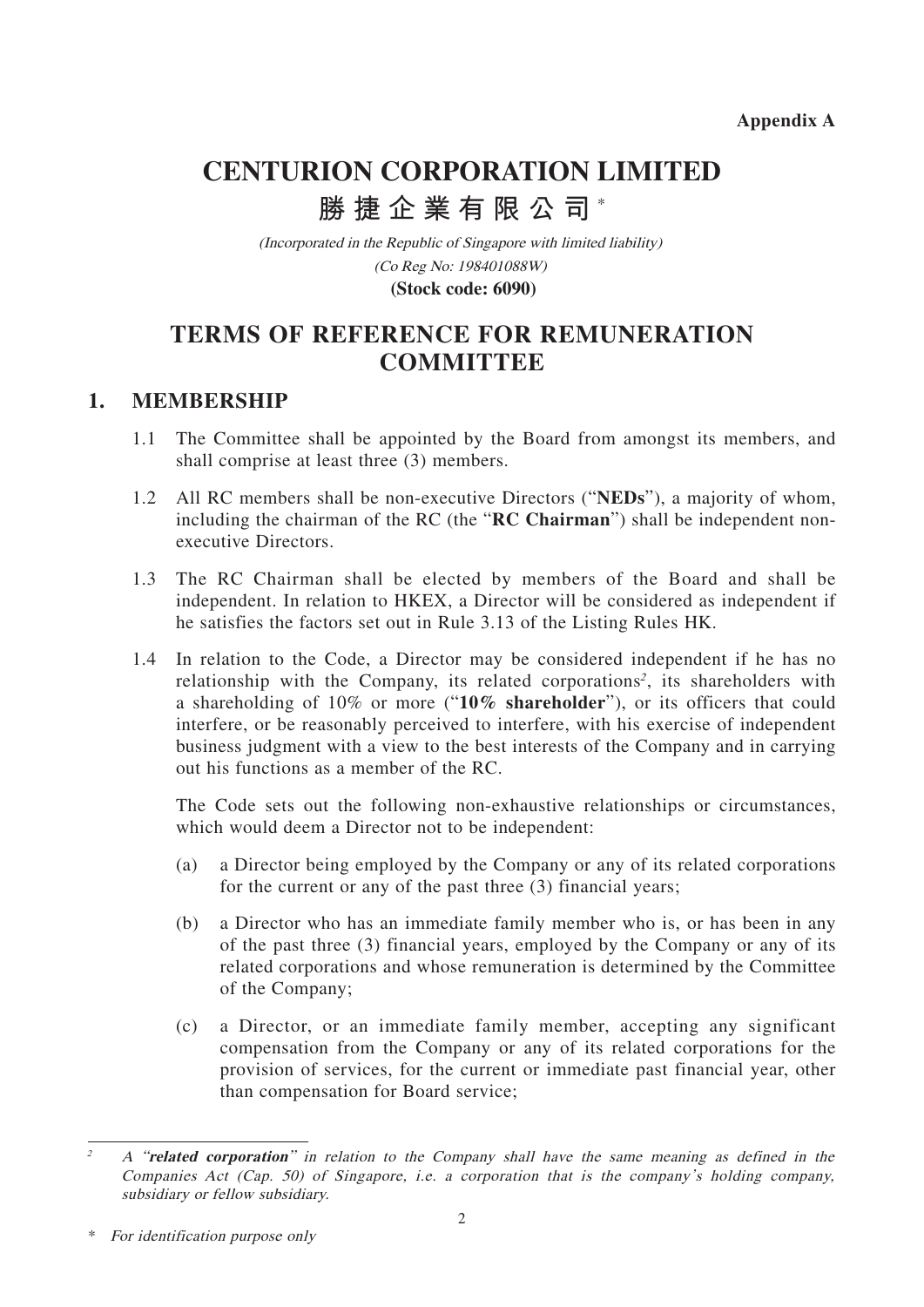- (d) a Director:
	- (i) who, in the current or immediate past financial year, is or was; or
	- (ii) whose immediate family member, in the current or immediate past financial year, is or was,
		- a 10% shareholder of, or
		- a partner in (with 10% or more stake), or
		- an executive officer of, or
		- a Director of.

any organisation to which the Company or any of its subsidiaries made, or from which the Company or any of its subsidiaries received, significant payments or material services (which may include auditing, banking, consulting and legal services), in the current or immediate past financial year.

As a guide, payments aggregated over any financial year in excess of S\$200,000 should generally be deemed significant;

- (e) a Director who is a 10% shareholder or an immediate family member of a 10% shareholder of the Company; or
- (f) a Director who is or has been directly associated with a 10% shareholder of the Company, in the current or immediate past financial year.
- 1.5 If the Board considers, in spite of the existence of one (1) or more of these relationships referred to in the Code, a Director as independent, it should disclose in full the nature of the Director's relationship and bear responsibility for explaining why he should be considered independent.
- 1.6 On appointment, and thereafter, on an annual basis, every independent nonexecutive Director shall complete and return an annual confirmation in relation to his independence in accordance with the Listing Rules HK and the Code, and in the form as specified by the Company from time to time. The Nominating Committee of the Company ("**NC**") shall review the returned annual confirmation to decide if a Director is to be considered independent and make its recommendation to the Board.
- 1.7 An independent member shall immediately notify the company secretary of the Company (the "**Company Secretary**") of any change in circumstances that may result in him not being able to meet the criteria for independence.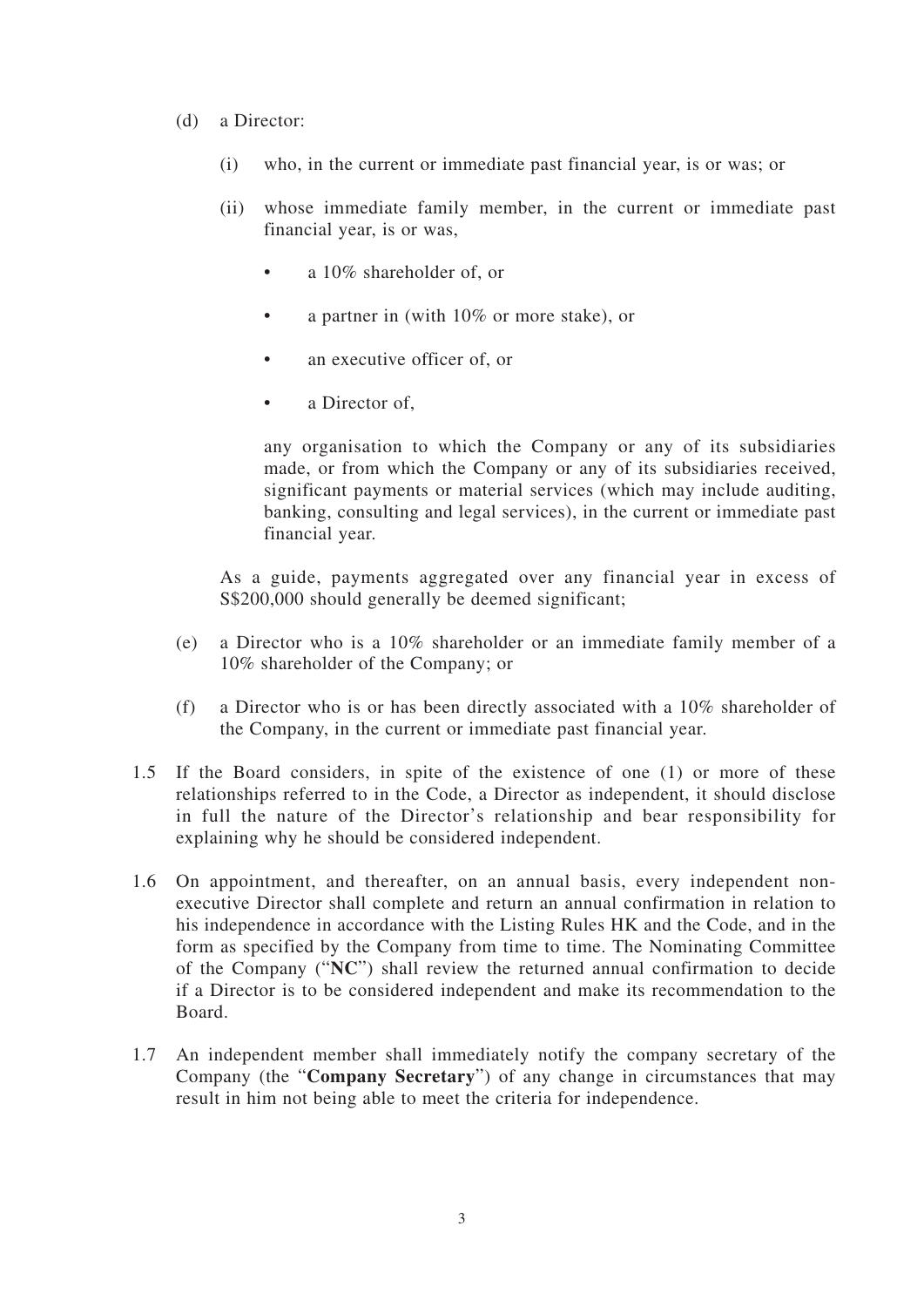The Board may, after considering the change in circumstances (with the recommendation of the NC), require the resignation of the member, in compliance with the provisions of the NC's terms of reference and/or any other applicable statutes, rules or regulations.

The Board may, as a result of the resignation, re-constitute the RC before its next scheduled meeting.

- 1.8 A member who wishes to retire or resign from the RC shall notify the Board in writing, giving at least one (1) month's notice or such shorter period as may be agreed by the Board.
- 1.9 The office of a member shall become vacant upon the member's death/resignation/ retirement/removal or disqualification as a Director.
- 1.10 Any vacancy in the RC shall be filled within two (2) months, and in any case, no later than three (3) months. If for any reason the total number of members shall fall below three (3), the Board shall within three (3) months of such occurrence, appoint such number of new members so that the total number of members is at least three (3).

## **2. ADMINISTRATION**

#### **2.1 Meetings**

(a) The meetings of the RC (the "**RC Meetings**") may be conducted by means of telephone conference, video conference or any other form of audio or audiovisual instantaneous communication and the participation in the meeting pursuant to this provision shall constitute presence in person at such meeting.

The minutes of such a meeting signed by the RC Chairman or chairman of the meeting shall be conclusive evidence of any meeting conducted as aforesaid.

- (b) RC Meetings will be held as the RC deems appropriate. RC Meetings shall be held at least once a year. RC Meetings shall be organised so that attendance is maximised. RC Meetings may be called, at any other time, by the RC Chairman or any member.
- (c) The RC shall have full discretion to invite any Director or management to attend its meetings.
- (d) The secretary of the RC shall be the Company Secretary for the time being or, such other person as may be nominated by the RC.
- (e) The secretary of the RC shall attend all RC Meetings and minute the proceedings thereof including providing an attendance record of individual members present at all meetings.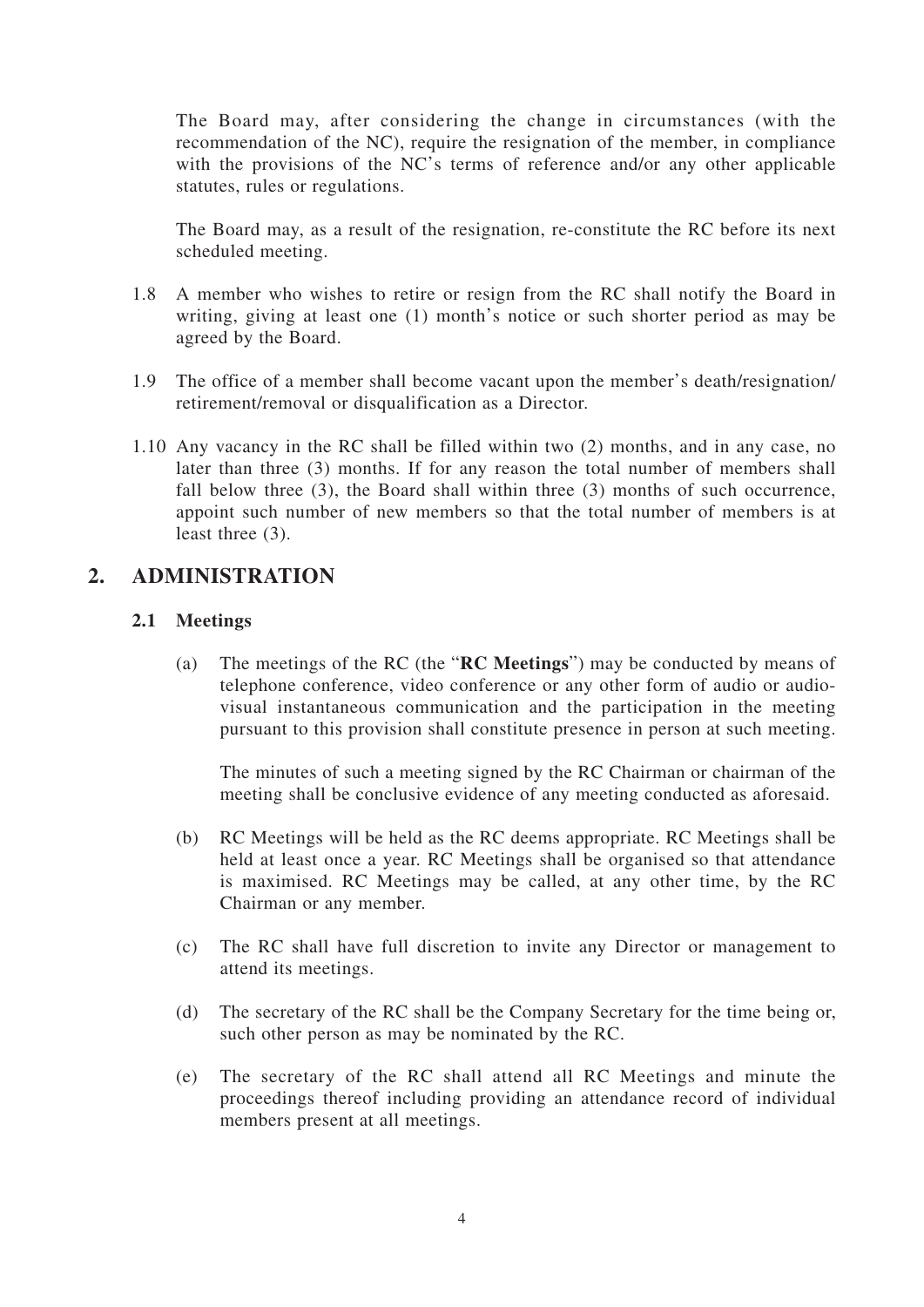- (f) Draft and final version of the minutes of all RC Meetings shall record in sufficient details the matters considered and decisions reached, including any concerns raised by the members or dissenting views expressed and shall be circulated to all the members of the RC for their comments and record within reasonable time after the meetings. If the RC Chairman so decides, the minutes shall be circulated to other members of the Board. A Director may, provided there is no conflict of interest and with the agreement of the RC Chairman, obtain copies of the minutes of RC Meetings. Minutes of all RC Meetings shall be confirmed by the RC Chairman or the chairman of the meeting.
- (g) The notice of each RC Meeting, confirming the venue, date and time and enclosing an agenda of items to be discussed, shall other than under exceptional circumstances, be forwarded to each member of the RC at least three (3) working days prior to the date of the meeting. The members of the RC may consent to shorter notice whereupon the requisite notice period shall be waived.

#### **2.2 Quorum**

The quorum shall be two (2) members, including at least one (1) independent nonexecutive Director.

If the RC Chairman is not present within five (5) minutes from the appointed time of the RC Meeting, the members present may elect one (1) of their members, who must be independent, to chair the meeting.

#### **2.3 Voting**

A resolution shall be considered passed if:

- (a) there is a majority of votes cast in favour of the resolution at a RC Meeting, or
- (b) there is agreement in writing by a majority of members entitled to vote on the decision.

In the event of an equality of votes, the RC Chairman or the chairman of the meeting shall not have a casting vote. All conflicting views shall be submitted to the Board for its final decision.

Any member who has an interest in any matters being reviewed or considered by the RC shall abstain from voting on the matter.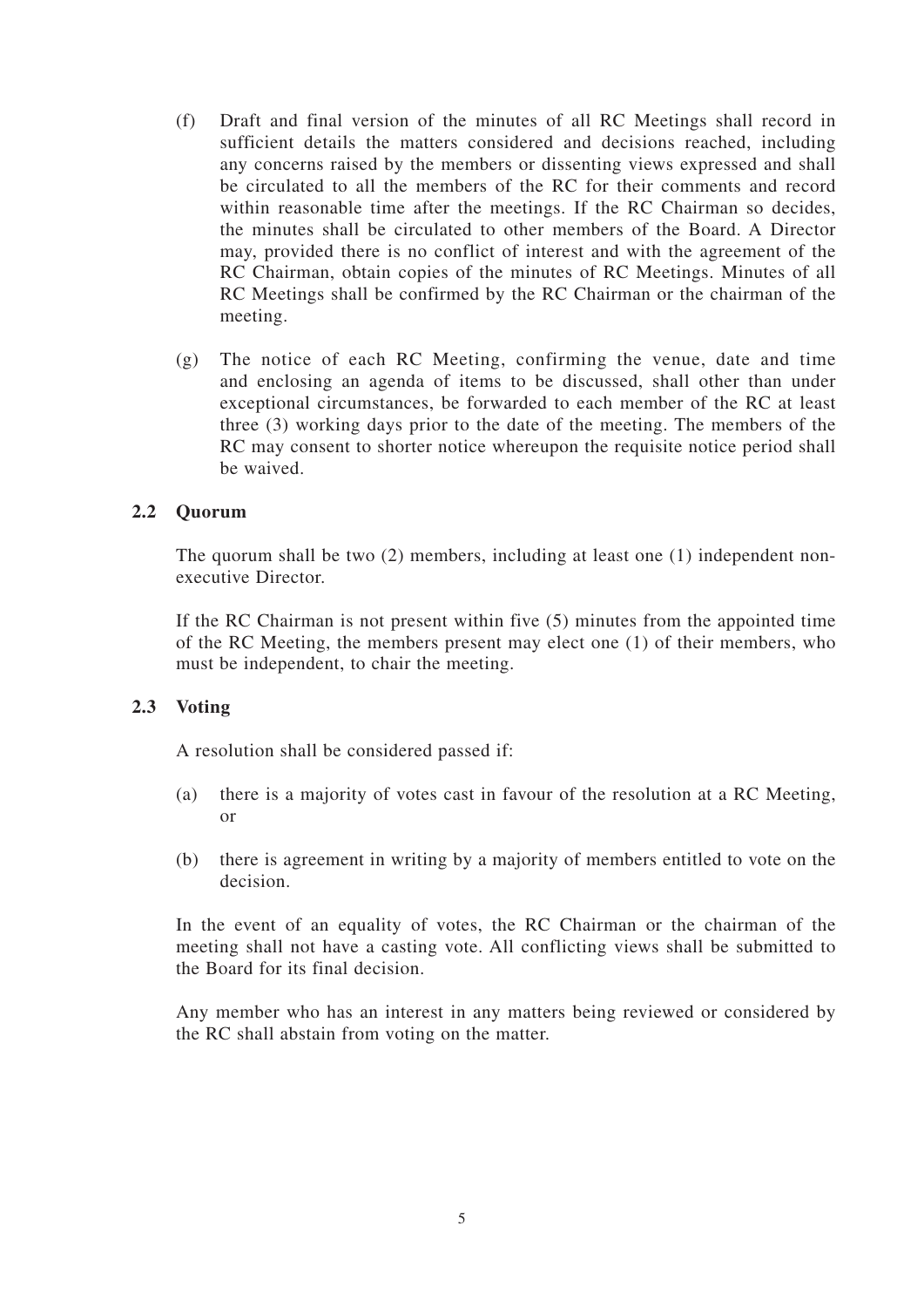#### **2.4 RC Resolutions in Writing**

The RC may pass resolutions by circulation. A resolution in writing signed by a majority of members, including at least one (1) independent non-executive Director, shall be as valid and effectual as if it had been passed at a meeting of the RC duly called and constituted.

These resolutions may consist of several documents in original or facsimile in the like form each signed by one (1) or more members.

#### **2.5 Attendance at General Meetings**

The RC Chairman (or in his absence, an alternative member of the RC) shall attend the general meetings of the Company and be prepared to answer questions concerning matters falling within the scope of the RC, including remuneration matters of the Directors and key management personnel (including senior management).

### **3. DUTIES**

- 3.1 Without prejudice to any requirement under the CGC HK, the duties of the RC shall be (on an annual basis) to:
	- (a) consult the chairman of the Board and/or chief executive officer (the "**CEO**") about their proposals relating to the remuneration of Directors and seek professional advice if considered necessary.
	- (b) make recommendations to the Board on the Company's policy and structure for remuneration of all Directors and key management personnel (including senior management) and on the establishment of a formal and transparent procedure for developing remuneration policy.
	- (c) review and approve the management's remuneration proposals with reference to the Board's corporate goals and objectives.
	- (d) determine with delegated responsibility, the remuneration packages of individual Directors and key management personnel (including senior management) or to make recommendations to the Board for endorsement. The RC shall disclose whether it is (1) determining with delegated responsibility, or (2) making recommendations to the Board, on the remuneration packages of each individual executive Directors and key management personnel (including senior management). This should include benefits in kind, pension rights and compensation payments, including any compensation payable for loss or termination of their office or appointment.

If recommendations on the remuneration packages of individual Directors and key management personnel (including senior management) were made to the Board, where the Board resolves to approve any remuneration or compensation arrangements with which the RC disagrees, the Board should disclose the reasons for its resolution in its next corporate governance report.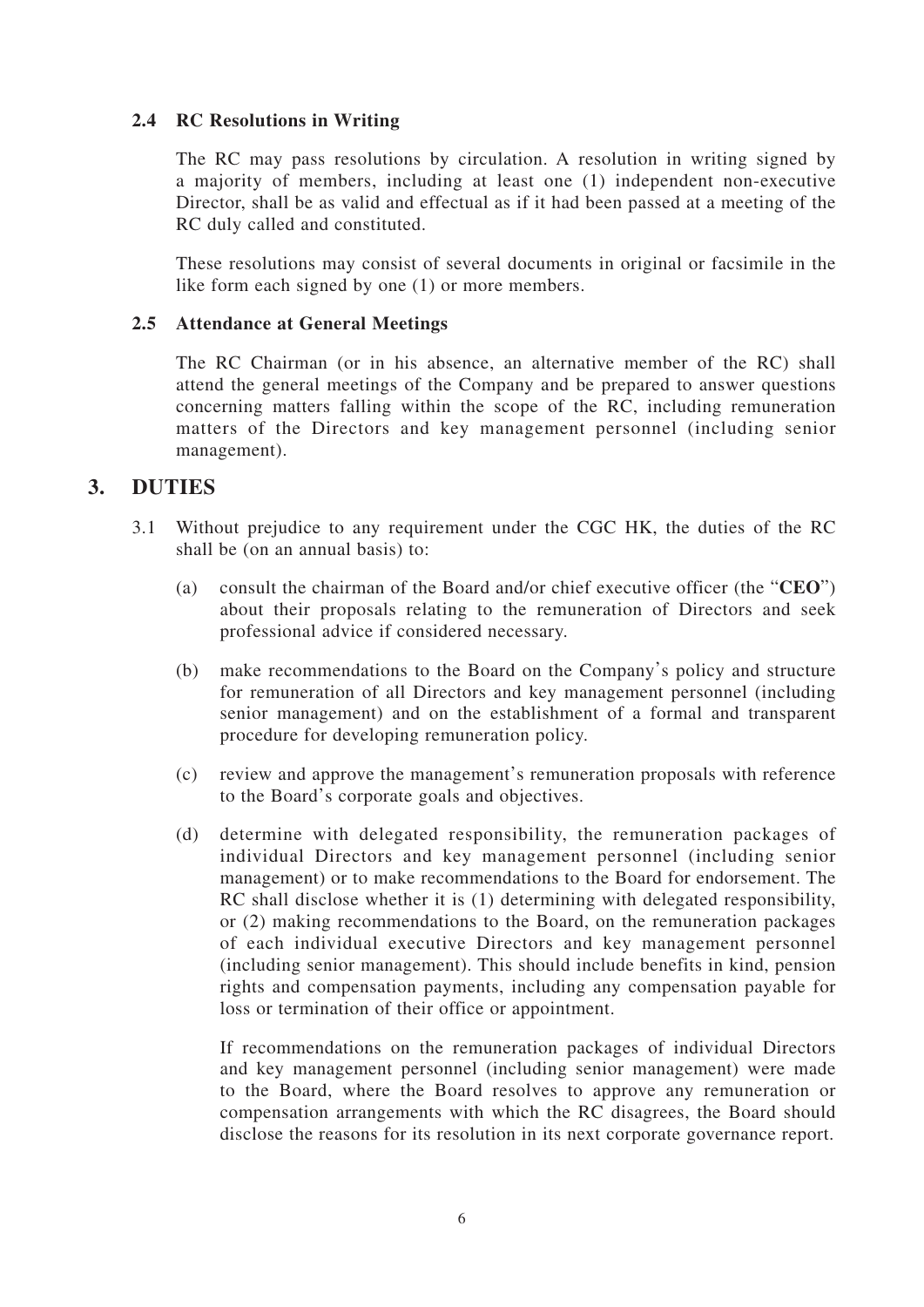- (e) make recommendations to the Board on the remuneration of non-executive Directors ("**NEDs**").
- (f) consider salaries paid by comparable companies, time commitment and responsibilities and employment conditions elsewhere in the Group.
- (g) review and approve compensation payable to Directors and key management personnel (including senior management) for any loss or termination of office or appointment to ensure that it is consistent with contractual terms and is otherwise fair and not overly generous or excessive.
- (h) review and approve compensation arrangements relating to dismissal or removal of Directors for misconduct to ensure that they are consistent with contractual terms and are otherwise reasonable and appropriate.
- (i) ensure that all aspects of remuneration including but not limited to Directors' fees, salaries, allowances, bonuses, options, share-based incentives and awards and benefits-in-kind are covered.
- (j) ensure that no Director or any of his associates (as defined in the Listing Rules HK) is involved in deciding his own remuneration.
- (k) review and recommend to the Board a general framework of remuneration for the Directors and key management personnel (including senior management) and to review and recommend to the Board the specific remuneration packages and terms of employment for:
	- (i) each Director;
	- (ii) key management personnel (including senior management) of the Group; and
	- (iii) employees related to Directors or, controlling shareholders of the Group.

The RC's recommendation should be submitted for endorsement by the entire Board.

- (l) review whether the executive Directors and key management personnel (including senior management) should be eligible for benefits under any long-term incentive schemes which may be set up from time to time and to do all acts necessary in connection therewith.
- (m) administer the performance based bonus scheme and any other share option scheme or share plan established (if any) from time to time for the Directors and key management personnel (including senior management) and shall have all the powers as set out therein.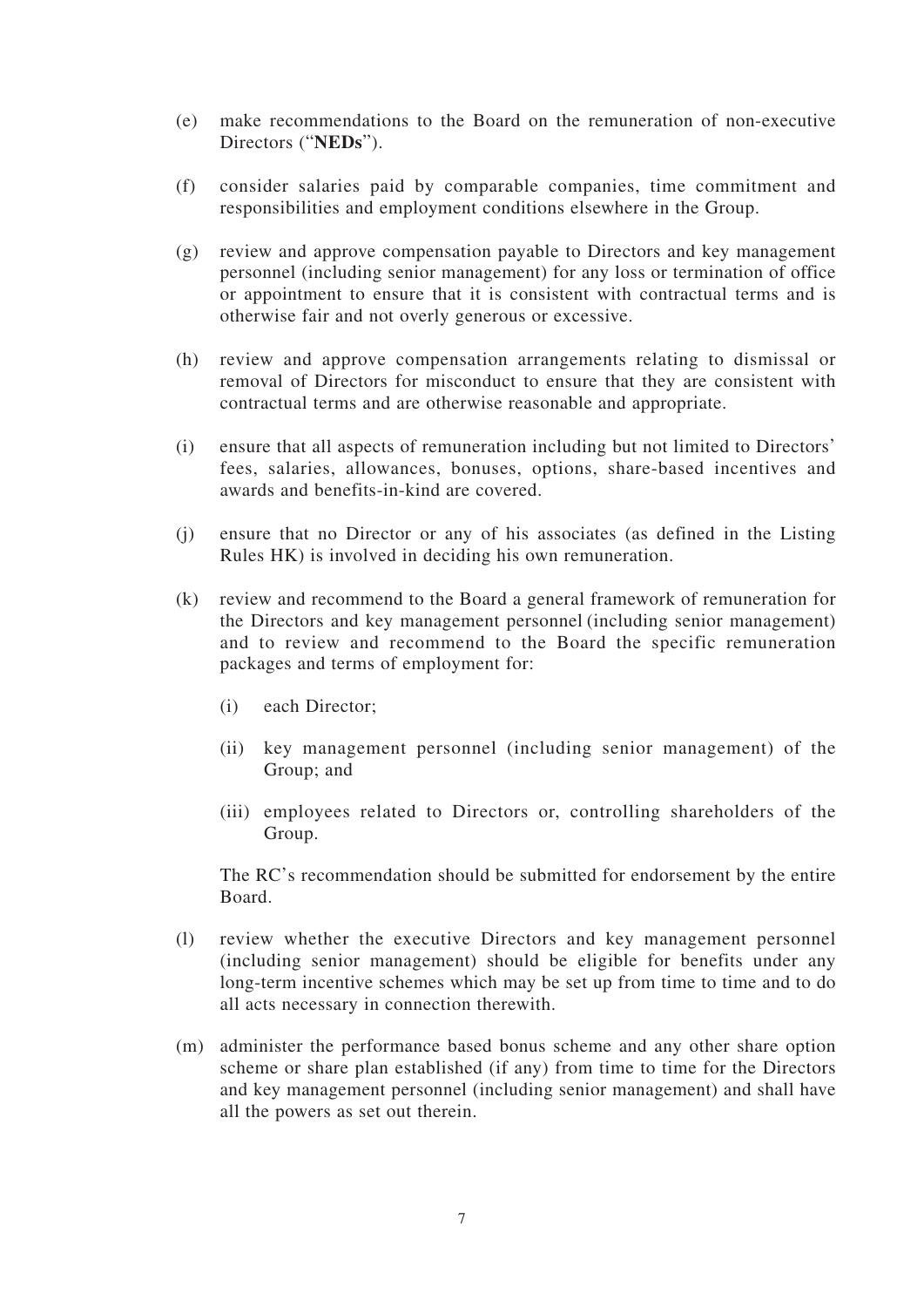- (n) carry out its duties in the manner that it deems expedient, subject always to any regulations or restrictions that may be imposed upon the RC by the Board.
- (o) advise shareholders of the Company on how to vote in respect of any service contracts of Directors that require shareholders' approval in accordance with the Listing Rules HK.
- (p) determine, on an annual basis, if a Director is independent according to the circumstances set forth in Guidelines 2.3 and 2.4 of the Code, Rule 3.13 of the Listing Rules HK and other salient factors.
- (q) review and consider the structuring of a proportion of executive Directors' and key management personnel's (including senior management) remuneration so as to link rewards to Group or corporate and individual performance.
- 3.2 As part of its review, the RC shall ensure that:
	- (a) the level and structure of remuneration should:
		- (i) be aligned with the long-term interest and risk policies of the Company and should be appropriate to attract, retain and motivate the Directors to provide good stewardship of the Company and key management personnel (including senior management) to successfully manage the Company;
		- (ii) be linked to Group or corporate and individual performance and such performance-related remuneration should be aligned with the interests of shareholders and promote the long-term success of the Company; and
		- (iii) take account of the risk policies of the Company and be symmetric with risk outcomes and be sensitive to the time horizon of risks.
	- (b) the remuneration of NEDs should be appropriate to the level of their contribution, taking into account factors such as effort and time spent, and responsibilities of the NEDs. NEDs should not be overly compensated to the extent that their independence may be compromised. The RC should also consider implementing schemes to encourage NEDs to hold shares in the Company so as to better align the interests of such NEDs with the interests of shareholders.
	- (c) the remuneration packages should be comparable within the industry and in comparable companies and shall include a performance-related element coupled with appropriate and meaningful measures of assessing the performance of individual Directors and key management personnel (including senior management).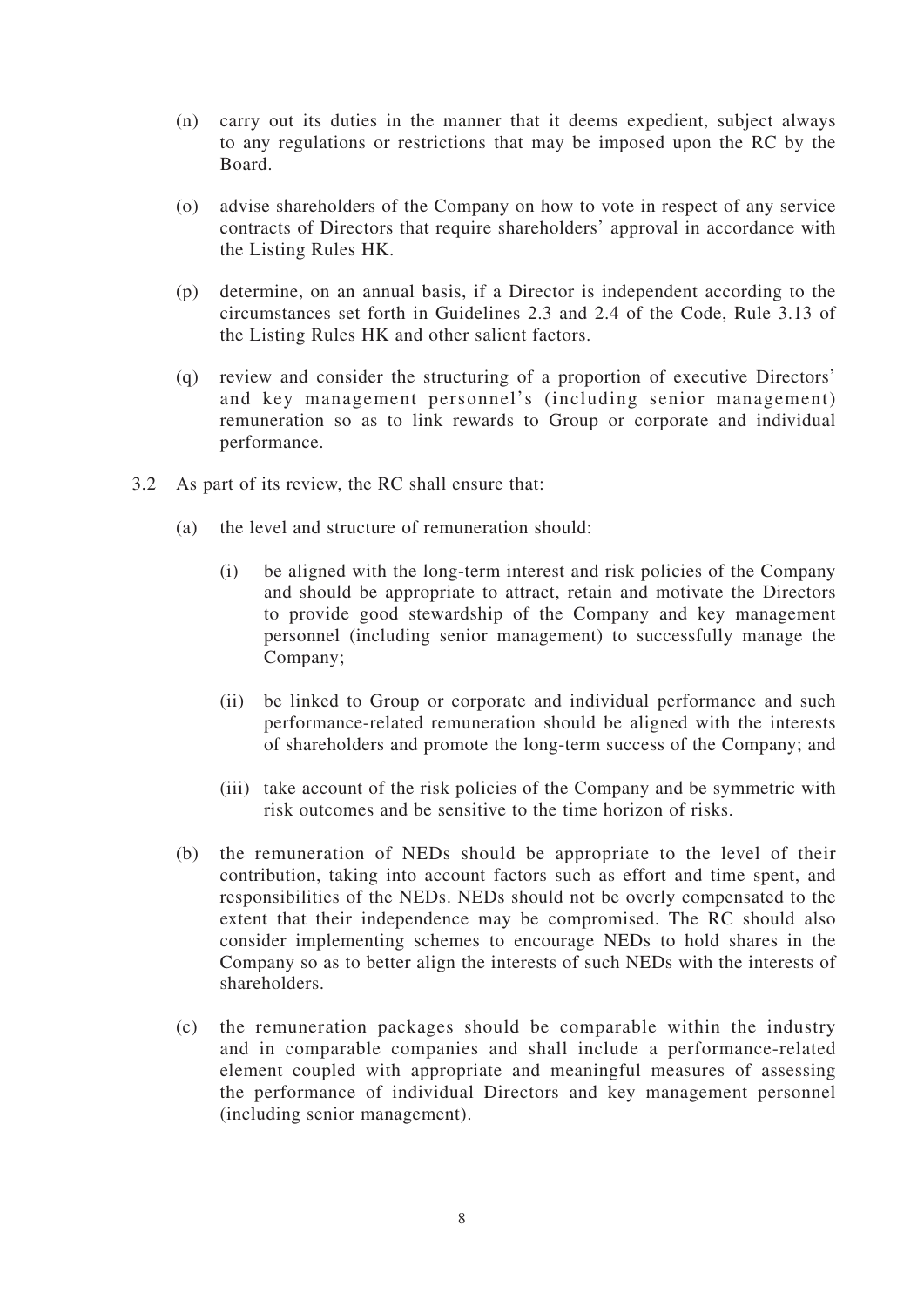- (d) the remuneration package of employees related to Directors or controlling shareholders of the Group is in line with the Group's staff remuneration guidelines and commensurate with their respective job scopes and levels of responsibility.
- (e) Principle 8 and Guidelines 8.1 to 8.4 of the Code shall be taken into consideration.
- (f) expert advice inside and/or outside the Company on remuneration of all Directors are sought, where necessary, and ensure that existing relationships, if any, between the Company and its appointed remuneration consultants will not affect the independence and objectivity of the remuneration consultants.
- (g) the contracts of service or letters of appointment of the Directors and key management personnel (including senior management) should contain contractual provisions:
	- (i) to allow the Group to reclaim incentive components of remuneration from the executive Directors and key management personnel (including senior management) in exceptional circumstances of misstatement of financial results, or of misconduct resulting in financial loss to the Group.
	- (ii) that termination clauses are fair and reasonable and are not overly generous in the event of termination of the contracts of service or letters of appointment of the executive Directors and key management personnel (including senior management). The RC should aim to be fair and avoid rewarding poor performance.

## **4. REPORTING PROCEDURES**

- 4.1 The RC shall report from time to time its findings and recommendations to the Board, unless there are legal or regulatory restrictions on their ability to do so (such as a restriction on disclosure due to regulatory requirements).
- 4.2 The RC shall make recommendations to the Board as it deems appropriate in any area within its remit where action or improvement is needed.

## **5. REMUNERATION**

- 5.1 Having regard to the functions performed by members of the RC in addition to their functions as Directors in relation to the activities of the RC and pursuant to the specific powers conferred upon the Board by the Constitution of the Company, members of the RC may be paid such special remuneration in respect of their appointment and in such manner as shall be fixed by the Board.
- 5.2 Such special remuneration shall be in addition to the annual fees payable to members of the RC.